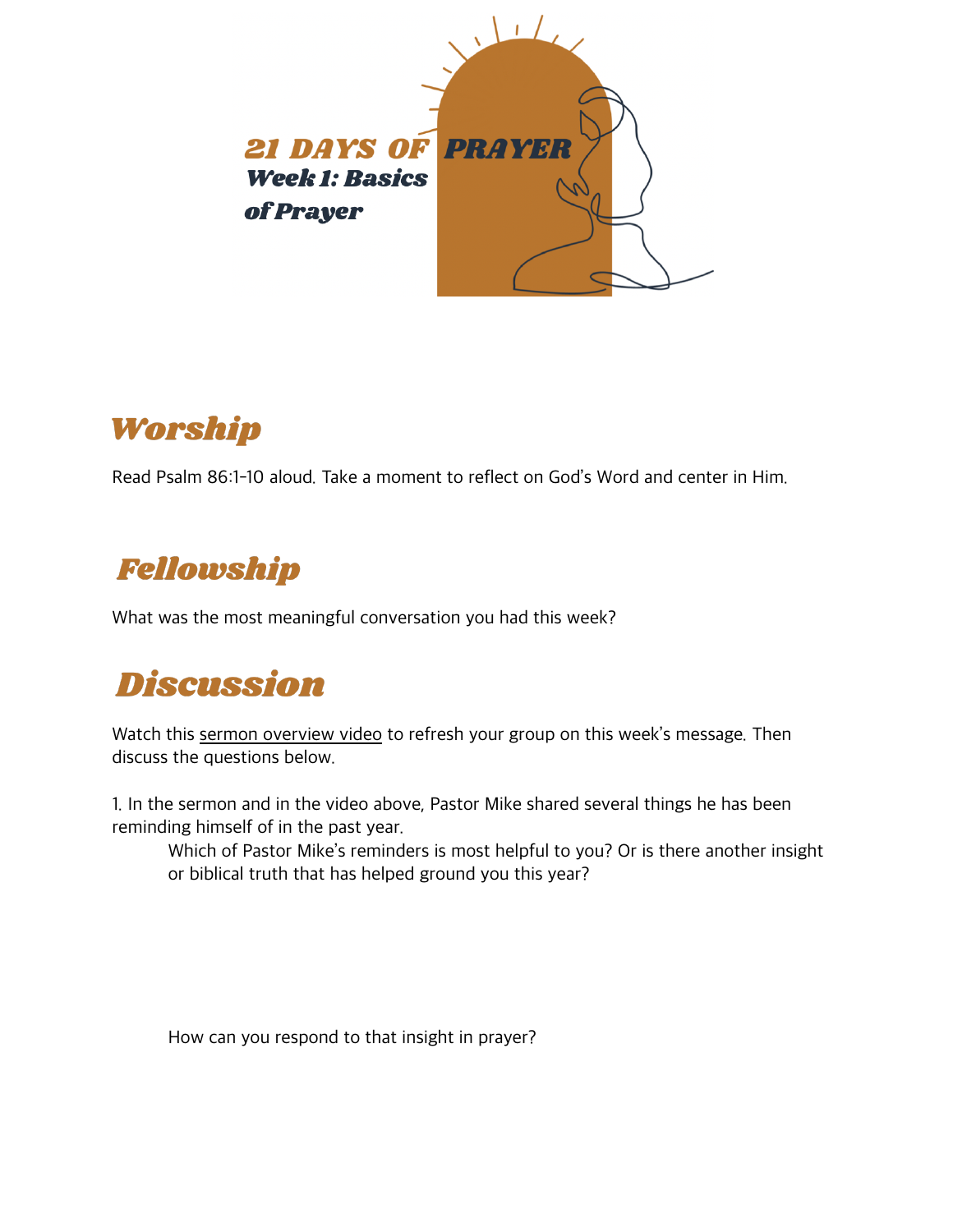2. Read 2 Chronicles 7:11-16 What does God ask of His people?

What does this passage reveal about God?

What does it reveal about prayer?

3. Read Luke 18:1-8 What does this passage reveal about God?

What does it reveal about prayer?

4. What is your prayer life currently like? What do you want it to be like?

> What are one or two things you can commit to do for the next 3 weeks to deepen your prayer life?